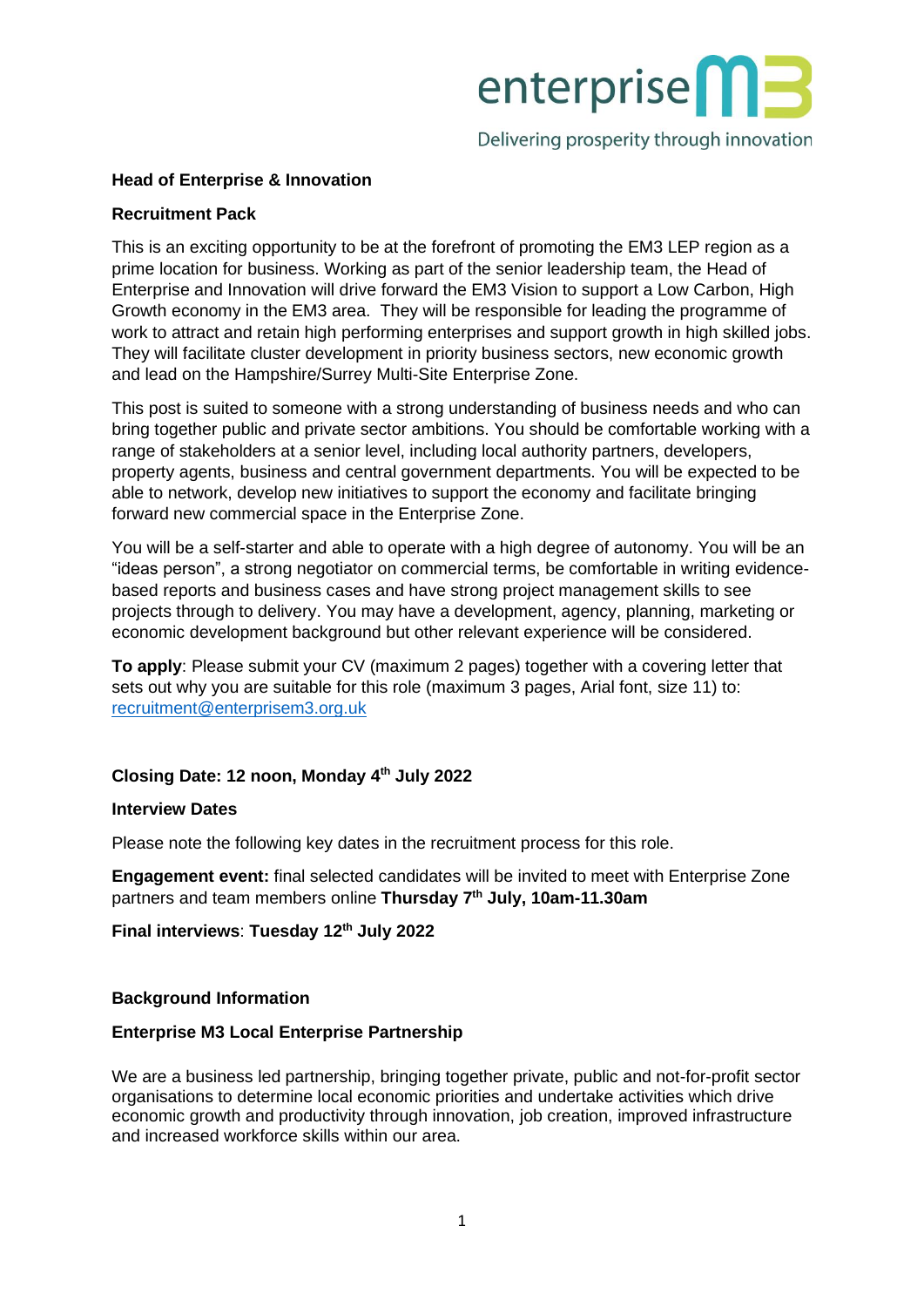

# Delivering prosperity through innovation

The LEP recently agreed a new vision to take forward its work which was launched at its Annual Conference in May 2022 to; create a low carbon high growth region driven by innovation and enterprise and that EM3 will be the leading business-led strategic economic partnership focussing on collaboration across sectors and all boundaries to help businesses and communities succeed.

Enterprise M3 Local Enterprise Partnership works with partners and stakeholders across west Surrey and most of the county of Hampshire as our defined economic geography.



The EM3 area is globally competitive with a knowledge, digital and design-based economy including high value sectors such as: space and satellite; aerospace and defence; digital and cyber security; life sciences and med-tech; and 'createch' (creativity and technology, including gaming).

It has five partner universities, including the University of Southampton, the University of Surrey, Royal Holloway University of London, the University of Winchester and the University of Creative Arts (UCA), which provide access to a number of important research and innovation institutions and businesses.

EM3 combines a rich natural environment, including part of the South Downs National Park and sites of outstanding natural beauty, as well as the historic cathedral city of WInchester. While it has no large conurbation, it is instead made up of villages and towns including Guildford, Woking, Farnborough and Basingstoke.

More information about the LEP and its investments to date can be viewed on our website: [https://enterprisem3.org.uk](https://enterprisem3.org.uk/)